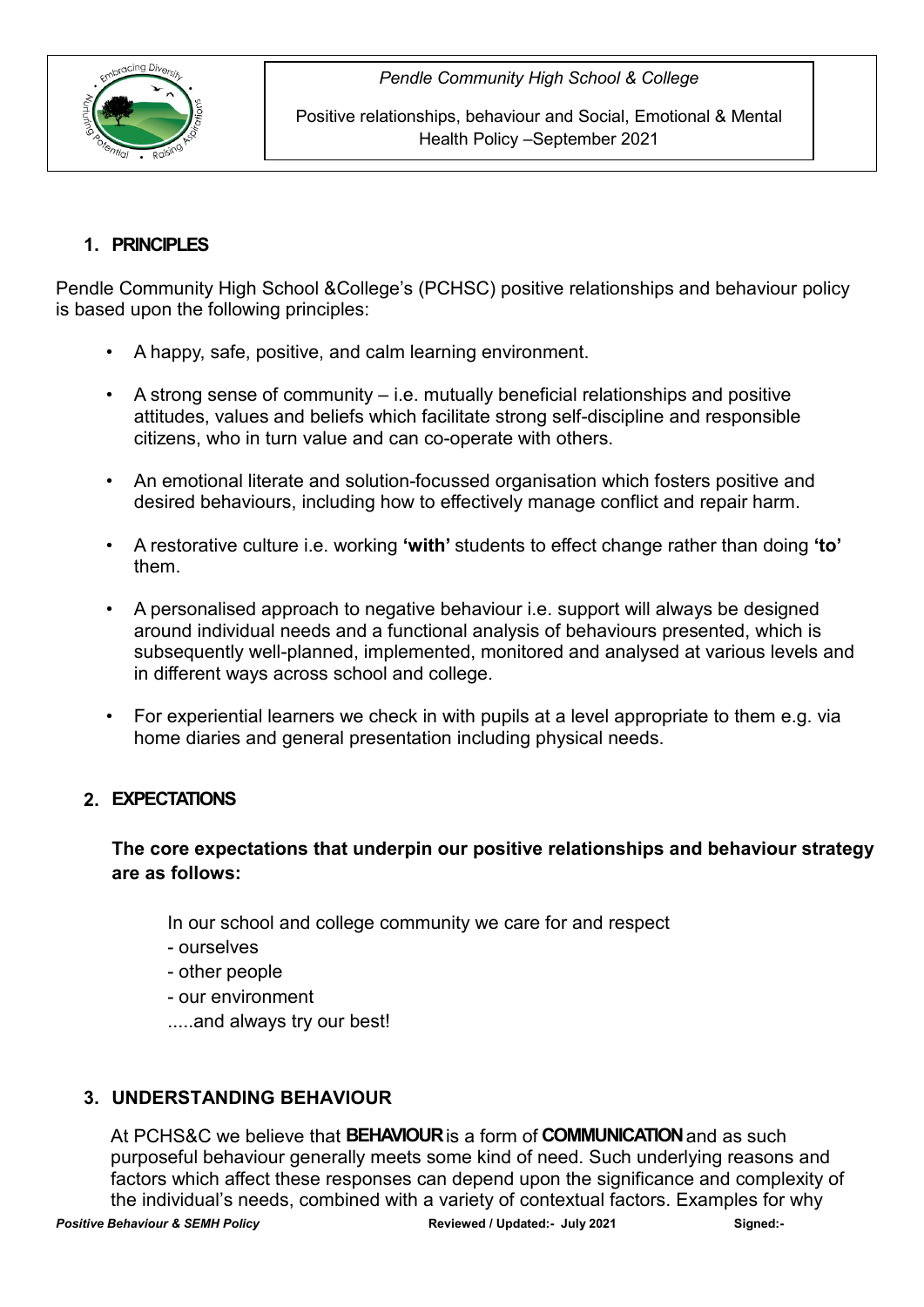

Positive relationships, behaviour and Social, Emotional & Mental Health Policy –September 2021

behaviours may occur for different types of young people and other associated factors are outlined below.

The complexity of the individual's needs may include autistic spectrum conditions, attachment disorders or other diagnoses.

a. **Experiential Learners** (and those with complex learning and medical needs)

The reasons why 'behaviour' occurs include the following:

- To obtain something
- To reject or maintain something
- To gain attention from another person
- To stimulate a sensory need
- As a basic form of communication

Factors that can affect such behaviours include:

- Physical or sensory needs including cognitive functioning
- Basic needs such as hunger, thirst, pain / discomfort
- Emotional context of a young person (also linked to cognitive functioning and previous experiences)
- Environmental and/or external influences e.g. loud noises; bright/changing lights; other people present or historical impact

Generally with such learners there is a limited number of alternative communication skills available to the young person to enable them to get their needs met.

### b. **More independent (and supported) learners**

The reasons why 'behaviour' occurs can include one or more of the following:

- To gain attention (i.e. I want to keep others busy and keep them noticing me)
- To gain power and/or control (i.e. I want to be in charge to make or stop someone doing something)
- To gain revenge (i.e. I want to try to get even or pay back/ hurt others)
- As a display of inadequacy (i.e. I want to be left alone or to give up/not try)

Factors that can affect such behaviours include:

- Individual or personal strengths, abilities and other needs including social, emotional and mental health such as anxiety, attachment and trauma.
- Contextual issues such as social standing, peer pressure etc.

We appreciate that all such behaviours instil different feelings in the people displaying them and in those experiencing them. However, we also acknowledge that the way we respond can shape the outcome and the likelihood of this happening again.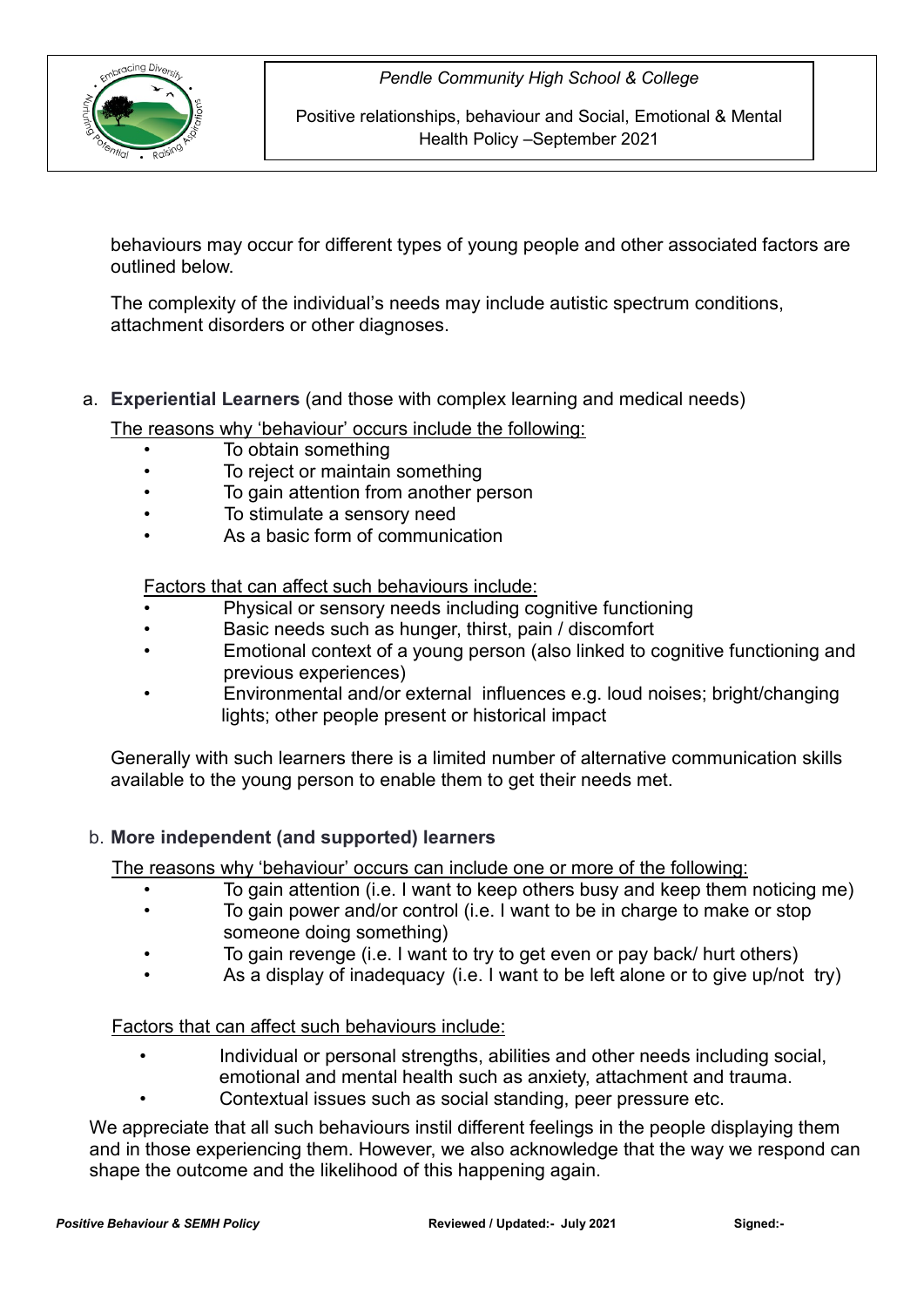

Positive relationships, behaviour and Social, Emotional & Mental Health Policy –September 2021

## **4. PROACTIVELY DEVELOPING A CULTURE OF POSITIVE RELATIONSHIPS & BEHAVIOUR**

In order to further support positive behaviour within school a variety of additional strategies are used. At the most fundamental level this includes the delivery of a stimulating, engaging and appropriate curriculum, appropriately differentiated to meet need.

This also includes regular community building activities, such as the use of pro-active 'check in' circles - giving students the opportunity to get to know each other and establish positive connections, including agreements on how to treat each other. It should be used to check how students are feeling each day.

There are a range of approaches for *"check in"* circles, at the beginning of the week/ day as well as following a structure for *"check out"* during form time at the end of day 3:00pm to 3:15 pm.

### Check in circles

### Examples include

- Start of the week use the Restorative Thought
- Pick a question for everyone to answer as we do at briefing on Mondays.
- There is also the Blob tree that can be used for everyone to identify where they are on the tree, this can then lead to further discussion or exploration on an individual basis
- The Blob tree can also be used for pupils to individually identify where they see the rest of the pupils (and maybe staff) on the tree. These can then be looked at and explored further with individuals or as a class, for example how pupils perceive particular pupils' behaviour etc. These perceptions can then be further explored and discussed with the class and or individuals.

### Check out circles

Each day the checkout should include at least one of the following: -

### For pupils and staff

- something they will try to do differently / better next time
- something they noticed someone else did well
- something they enjoyed today
- something they achieved / did well

A personalised approach ensures that specific behaviours are addressed as priority, sometimes it is prudent to select the behaviours needing to be tackled, are not the most challenging.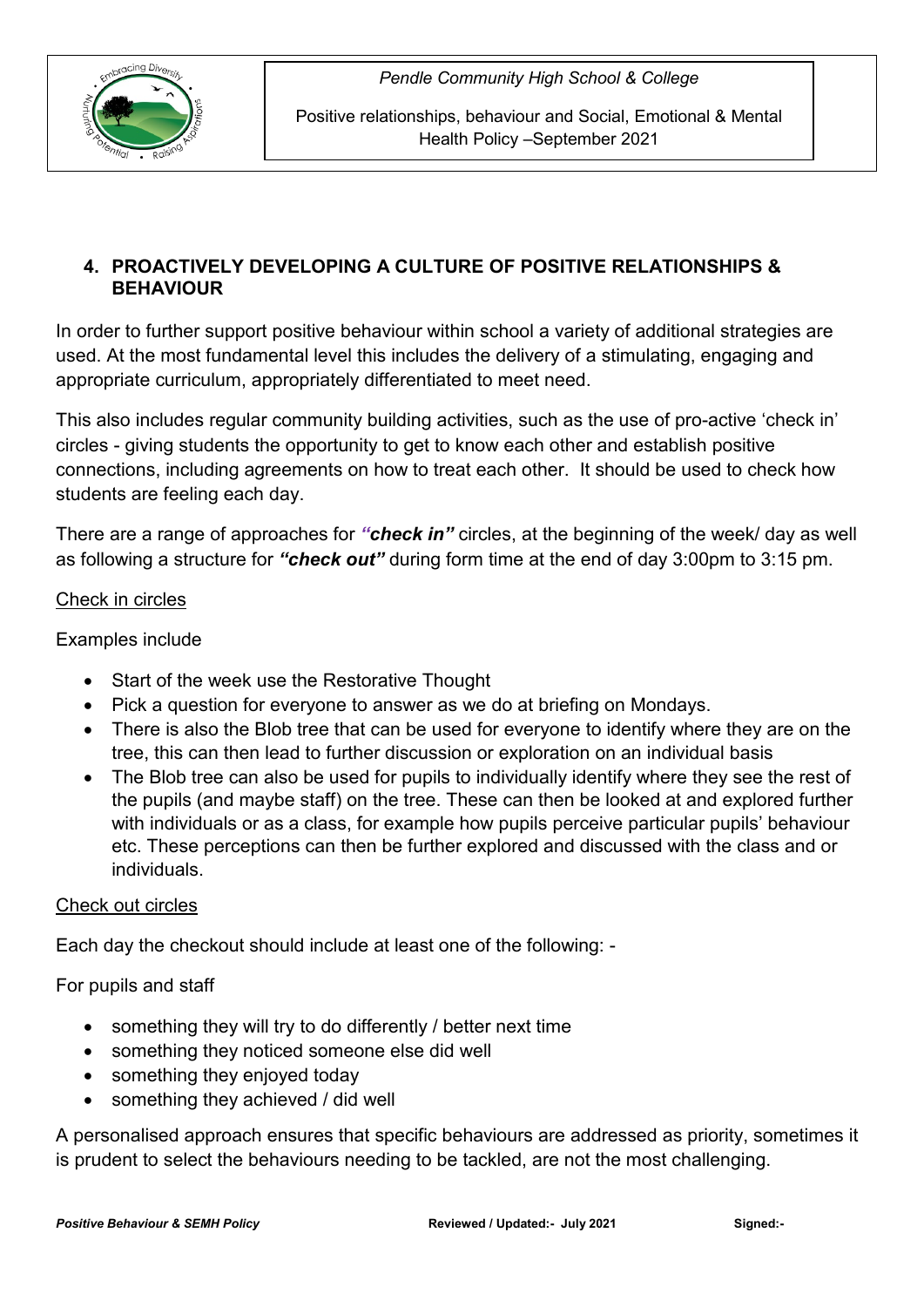

Positive relationships, behaviour and Social, Emotional & Mental Health Policy –September 2021

To further embed the culture of positive behaviour and provide a structure in which teachers can work with class groups, a structure of recognising "ready to learn" behaviour is used. The approach is flexible enough to capture the wide range of learner's needs. To further promote behaviour for learning within the classroom environment, some classes, if appropriate, are using behaviour for learning charts. The charts serve as a visual motivator and structure to encourage pupils to have the best attitude for learning. The charts allow pupils to earn merits (linked to school merit system) and also earn certificates to take home. At present, this is linked to behaviour for learning in the classroom and are not used in relation to external behaviours i.e. playground / home etc.

We have a culture of high expectations around appropriate behaviours, nevertheless to further motivate exceptional positive actions and celebrate achievements, PCHS&C reward based system is linked to core expectations outlined in Section 2. This is detailed in Appendix i.

# **5. THE USE OF RESTORATIVE APPROACHES TO ADDRESS NEGATIVE BEHAVIOURS**

The aim of all restorative work is to work 'with' the students as opposed to doing 'to' or 'for' them. This is shown in the Social Discipline Window (Wachtel and McCold)

| ₩GH                                   | то            | <b>WITH</b>   |
|---------------------------------------|---------------|---------------|
| -control (limit-setting, discipline)- | punitive      | restorative   |
|                                       | authoritarian | authoritative |
|                                       | NOT           | FOR           |
|                                       | neglectful    | permissive    |
|                                       | irresponsible | paternalistic |

LOW -support (encouragement, nurture)->HIGH

Central to restorative work is the notion of fair process, that all interactions around relationships and positive behaviour should be explored in an engaging, open and transparent manner.

Restorative practice is based on the premise that, where conflict occurs, either or both parties and their relationships are harmed and it is this harm that needs to be addressed.

The objective of a restorative approach is to ensure that ownership of the behaviour and/or conflict rests with those directly involved and that it is also their responsibility to find a resolution to the problem. In particular, the perpetrator is responsible for repairing harm and working towards positive outcomes and opportunity is always given to make amends and expressing remorse.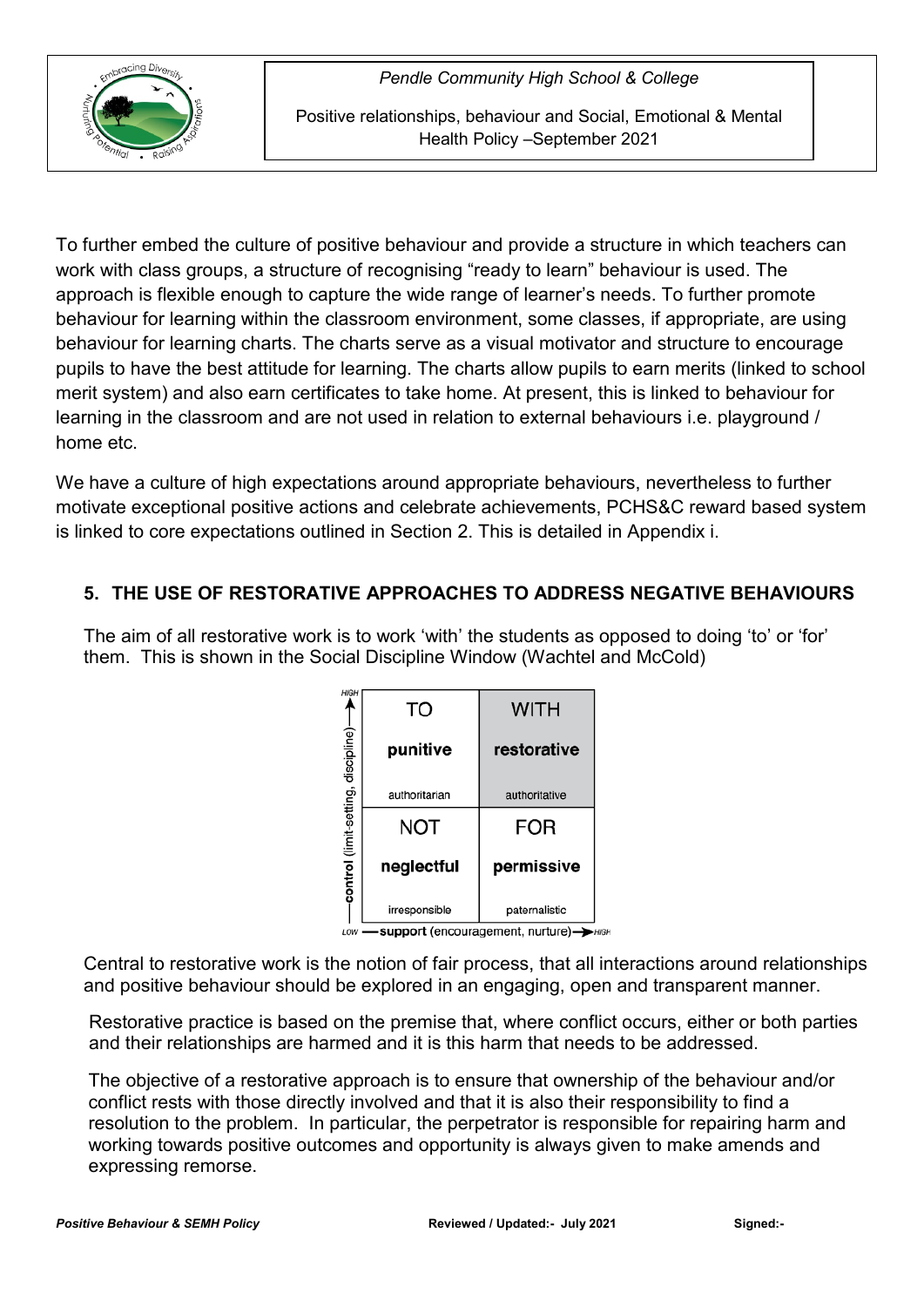

Positive relationships, behaviour and Social, Emotional & Mental Health Policy –September 2021

Developing a restorative culture means teaching and ensuring pupils have the language they need to express themselves (which is central to all restorative strategies). The more adults are aware of their own language, use restorative vocabulary and model desired behaviours, the more young people will mirror this. Examples of this are:-

• Affective statements – including a 'feeling' in a description of behaviour in order to support communication e.g. '*You made me feel sad/angry/embarrassed when you …..'*

• Re-framing – i.e. focussing upon the key aspects of what is being said, e.g. '*So I heard you say that you get angry when Mrs X does….'.* This demonstrates to the speaker you have listened and reduces the emotional impact of language used.

- Key questions are asked in a circle following an incident
	- What happened? How did you get involved?
	- What were you thinking and feeling when you...?
	- What have you thought about/ felt since?
	- Who has been harmed and/ or affected? How do you think they felt?
	- What needs to happen now? What can we do to make this better?

Essential to all restorative work is also the use of circles. These include: -

- Restorative circles *responding to harm:* discussing specific incidents that have harmed someone and looking to move forward in an agreed and positive way
- Informal or 'small' circles' *quickly formed, responding to harm:* as restorative circles, formed to solve a small issue involving a limited number of people. Students can call these independently to quickly solve an issue
- Restorative conferences '*formal, well planned circles using an impartial facilitator:*  for bigger, more serious incidents that involve several parties. These circles generally require a trained facilitator

This approach should be adapted according to the differing needs of our pupils.

Independent learners: Young people should engage explicitly with the restorative process, use all or some of the strategies described above.

Supported learners: staff will use circles to proactively build relationships and to repair harm in ways that are appropriate to the individual needs of the young people. Pupils will need to develop the language and communication skills necessary to engage in a restorative process.

Experiential learners: staff will use circles to greet or dismiss students etc.

Our Restorative culture uses the "Repair" structure to managing incidents and developing opportunities for teaching appropriate skills to our pupils. Our Restorative approach includes a wide variety of positive behaviour strategies such as mindfulness, 'head space' app, listen and move, friendship groups, drawing & talking, why worry work, Lego therapy, My Star, individual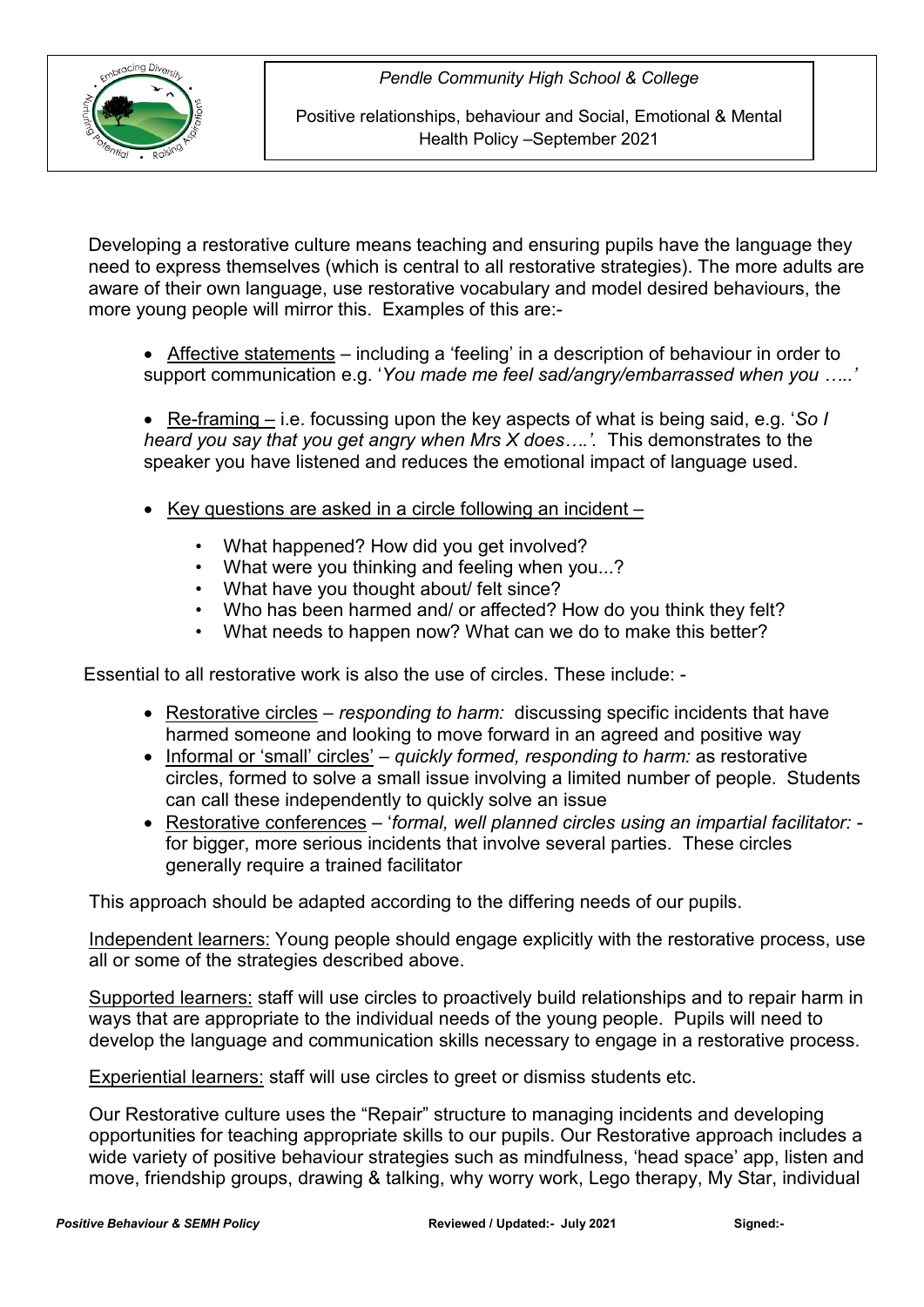

Positive relationships, behaviour and Social, Emotional & Mental Health Policy –September 2021

counselling sessions, social stories, sensory stories/ desensitisation, TACPAC and a total communication approach.

We have introduced the THRIVE programme, the Alert approach and Transporters programme to further develop our techniques and strategies to support pupils social, emotional and mental health needs.

# **6. THE USE OF ADDITIONAL POSITIVE BEHAVIOUR STRATEGIES**

Staff and students at PCHS&C wish to retain a personalised reward system and in consultation with the School Council have agreed the reward systems for:

- School aged Independent and Supported Learners (see Appendix i for details)
- School aged Experiential Learners (see Appendix ii for details)
	-

- College All learners (see Appendix iii for details)
- 

Whilst retaining a highly restorative approach, PCHS&C also recognises that a variety of sanctions may be appropriate in order to enhance accountability i.e. reflect on this impact, repair harm and work towards positive outcomes. Where possible, we would advocate that sanctions are as personalised as possible to the individual concerned, the behaviour presented and the context in which this occurred. For example, swearing or threatening another student during lunchtime football may result in missing the next game, in addition to an apology etc. Wasting significant amounts of time in a lesson may require catch up time during a break-time or after school etc.

The following strategies may also be considered as suitable options in addition to restorative strategies outlined (although are certainly not designed as an exhaustive or hierarchical list).

- Low level problems
	- o Non-verbal cues/ Planned ignoring
	- o Non-work comments/distraction
	- o Reinforce desired behaviour (potentially highlight difference in observed behaviour)
	- o Informal circles
- Mid-level problems
	- o Restorative circles
	- $\circ$  Change of environment / task
- More serious, higher-level behaviours
	- o Restorative conferences
	- ⊙ More significant change of environment / task/ timetable etc.<br>○ Make up time after school
	- Make up time after school

Physical intervention would be used only as a last resort, when considered reasonable, appropriate and necessary to prevent harm to the young person, others or property.

All significant behaviour incidents should be recorded on the Onwards and Upwards system.

*Positive Behaviour & SEMH Policy* **Reviewed / Updated:- July 2021 Signed:-** Students who exhibit a high frequency of mid-level behaviours or several higher level behaviours within a term, would be expected to have a multi – element intervention plan developed (outlining behaviours exhibited and associated proactive, de-escalation and reactive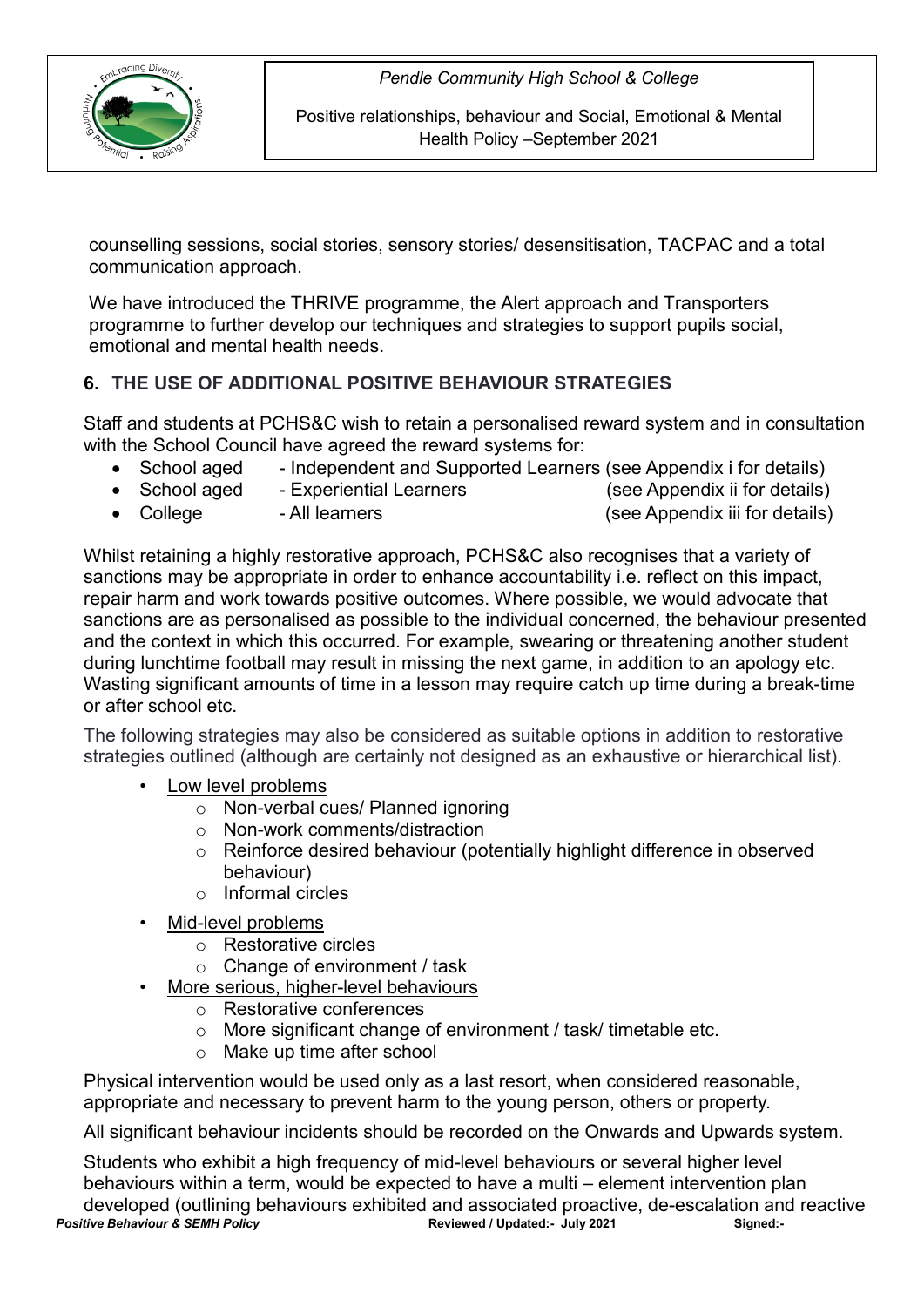

Positive relationships, behaviour and Social, Emotional & Mental Health Policy –September 2021

strategies). These are produced by the Deputy Headteacher in conjunction with the class teacher.

If individuals require care and control /physical intervention on a regular basis it would be anticipated that these individuals would require a Positive Handling Plan. This would be devised by the Deputy Headteacher in conjunction with the Team Teach Trainers and the class teacher.

# **7. A TRAUMA INFORMED APPROACH**

Staff at PCHS and C are aware of and have been trained in a range of issues that potentially affect a young person's behaviour. CPD and training includes: the THRIVE approach, courses on the Me Learning and MindEd training platforms on Attachment, Trauma, mental health and Adverse Childhood Experiences (ACE's) including living in Domestic Abuse environments and sensory processing and sensory regulation needs.

A programme of annual INSET training on Attachment and Trauma.

Staff are familiar with the effect of Attachment, Trauma and ACEs on the development of the brain, emotional regulation and the effects on relationships.

All staff are aware that a "trauma informed" approach benefits all young people and ensures behaviour is seen in its wider context. A "trauma informed" approach encourages active listening and curiosity by looking for the meaning of behaviour beyond what a young person superficially presents.

All staff have contributed to a document of good practice focusing on the "strategies to bear in mind", as well as specific examples of **Changing the conversation –** what we used to say and what we will say and do more consistently **to ensure we strive to shift from blame to compassion, disconnection to connection, hopelessness to hope.**

### **8. Healthy and respectful relationships**

The underpinning principle of healthy and respectful relationships in our school and college comes from our key values that in our school and college community we care for and respect ourselves, other people, our environment and always try our best.

Central to healthy and respectful relationships is the promotion of a strong sense of community where mutually beneficial relationships and positive attitudes, values and beliefs facilitate strong self-discipline and responsible citizens, who in turn value and can co-operate with others. Showing respect for the rights of others is important and helps all people to feel safe, happy and cared for.

It is essential that all staff understand the importance of challenging inappropriate behaviours between peers which may potentially be abusive in nature. Downplaying certain behaviours, for example dismissing sexual harassment as "just banter", "just having a laugh", "part of growing up" or "boys being boys" can lead to a culture of unacceptable behaviours, an unsafe environment for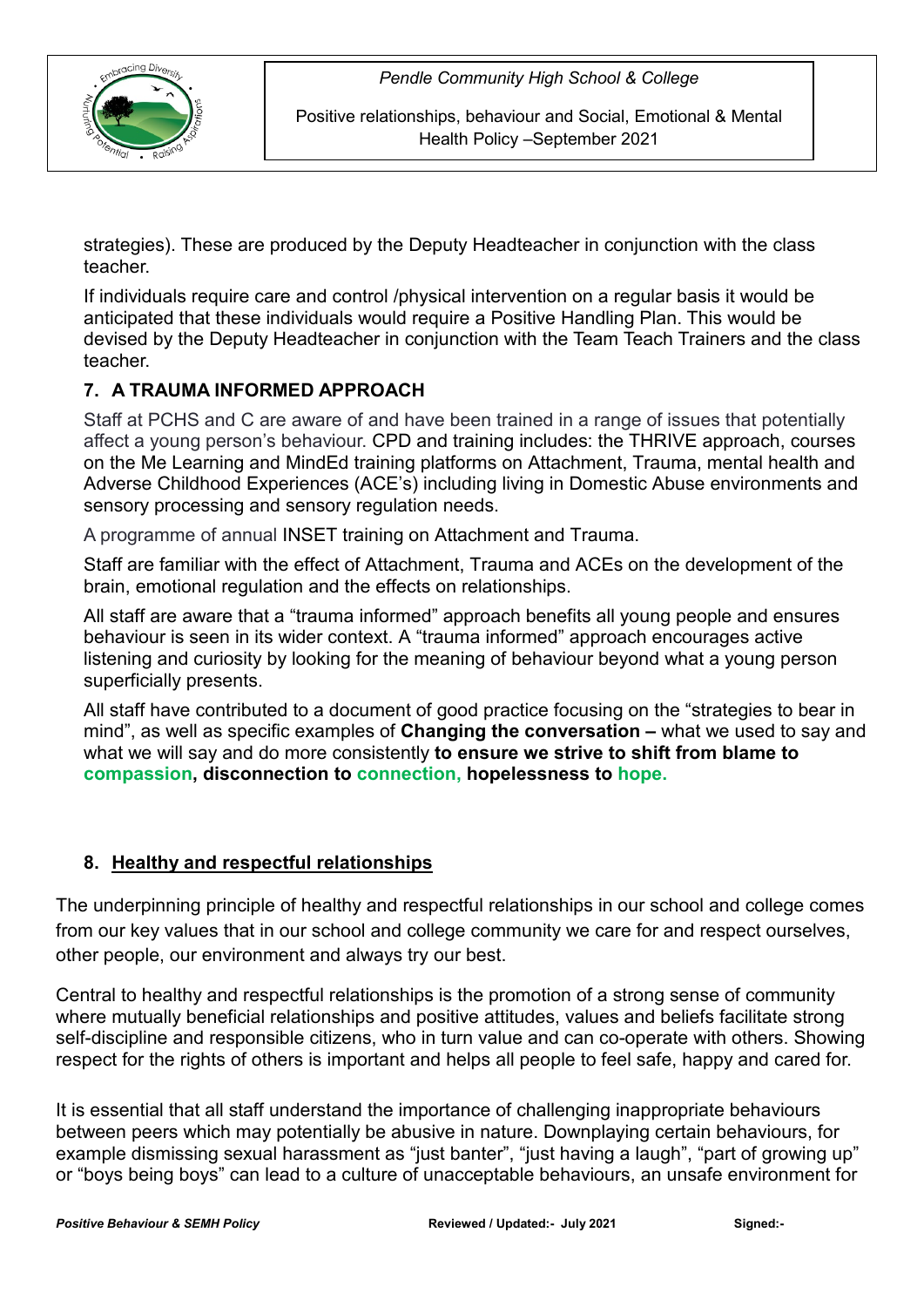

Positive relationships, behaviour and Social, Emotional & Mental Health Policy –September 2021

children and in worst case scenarios a culture that normalises abuse leading to children accepting it as normal and not coming forward to report it.

Any peer on peer abuse must be reported to the DSL in line with Safeguarding and Child Protection procedures.

### **9. ANTICIPATED OUTCOMES**

Students are happy to come to school and feel safe when they are here.

Students having a genuine sense of responsibility for their own behaviour.

PCHS&C will be a strong community where the responsibilities of the individual and the community are continually revisited and refreshed.

A reduction in frequency and severity of inappropriate behaviours, especially in any incidents

leading to positive handling, restraint or time out.

#### **See also policies and guidelines: -**

Safeguarding and Child Protection policy Promoting positive well-being and mental health policy Anti-bullying policy Physical intervention policy Curriculum policy Exclusion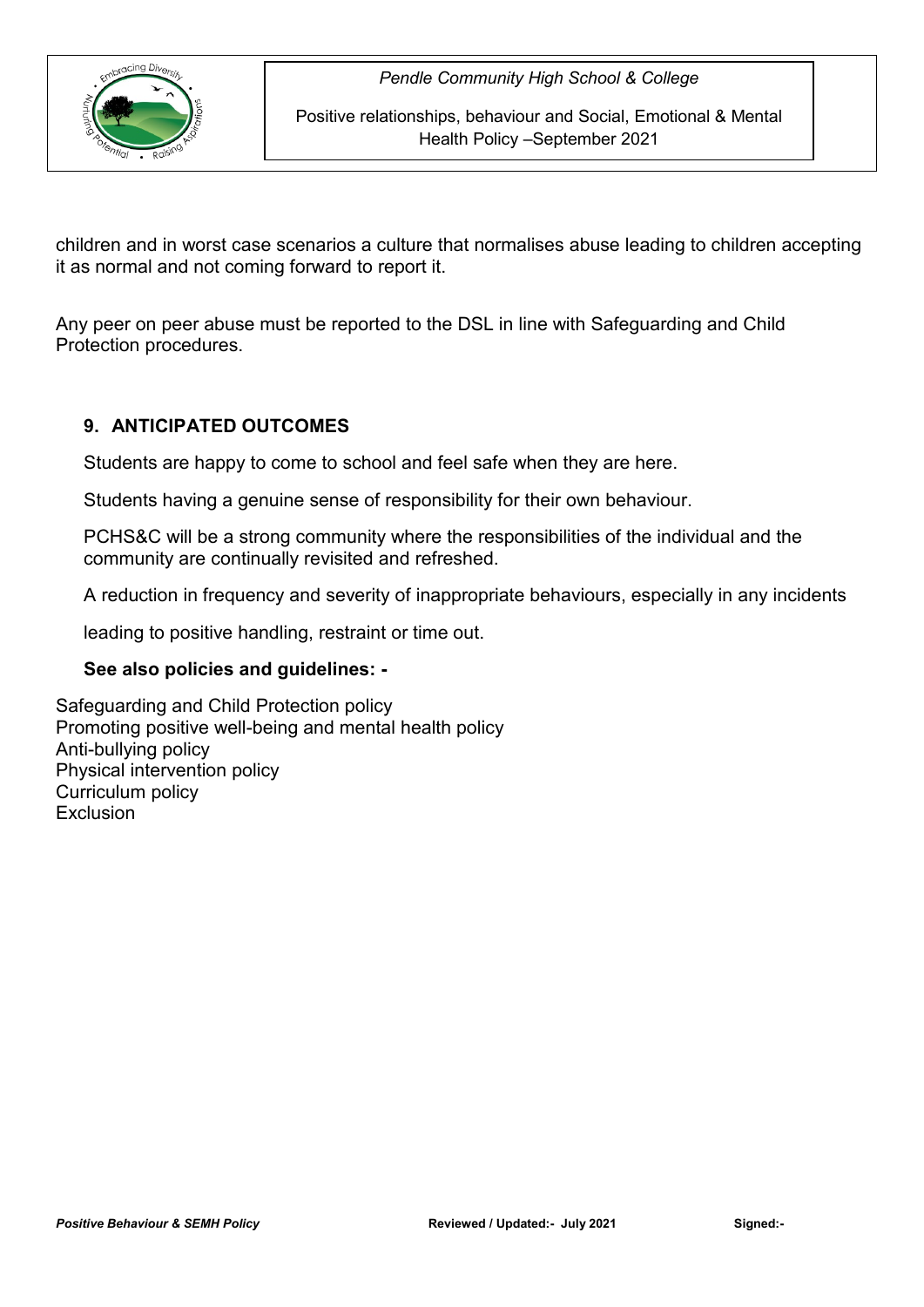

# **Appendix i - Reward system for KS3 and KS4 (Independent & supported learners only)**

# **A. Pendle Community Cup**

Pendle Community Cup Certificates are designed to reinforce our core expectations and can be completed by students (who can nominate other students or staff); or by staff (who can nominate students or other staff). These can be awarded for 2 reasons:

- i) Being kind, caring or respectful towards others
- ii) Being kind, caring or respectful towards the school environment

The Pendle Community Cup display board is in the hall – where any completed certificates can be dropped into the cup throughout the week and a selection read out in Friday's celebration assembly. All certificates will be displayed for at least a week, before being distributed to the individuals concerned.

# **B. Merits**

Single merits can be given for the following reasons:

- i) Excellent contribution or participation or work during a lesson activity.
- ii) 100% attendance for the week (not to be affected by medical appointments)
- iii) Achieving a weekly target
- iv) Achieving a community cup award
- v) Work being put on the WOW board

Key Stage 3 classes for independent and supported learners utilise a dynamic behaviour for learning chart each day for their students. Any student achieving the highest status, can achieve an additional 3 merits plus an award of a certificate or sticker. Further to this there are two levels below for which they are awarded 1 or 2 merits. Key Stage 4 classes adopt a similar but more bespoke approach within their classes.

The 'Merit Earner of the Week' for each class will be further recognised in the following ways:

- In Friday's celebration assembly 'Merit Earner of the Week' certificates given out to each class.
- The merit board display the names and/or pictures of all students who achieve bronze, silver and gold awards throughout the term. The number of points required for each award has been adjusted to enable more students to achieve these. Prizes will also be issued for each award as detailed below:

**25 merits** Bronze award - prizes such as stationery e.g. gel pens/ note pads etc **50 merits** Silver award - prizes such as books/ sketch pads/ pencil cases etc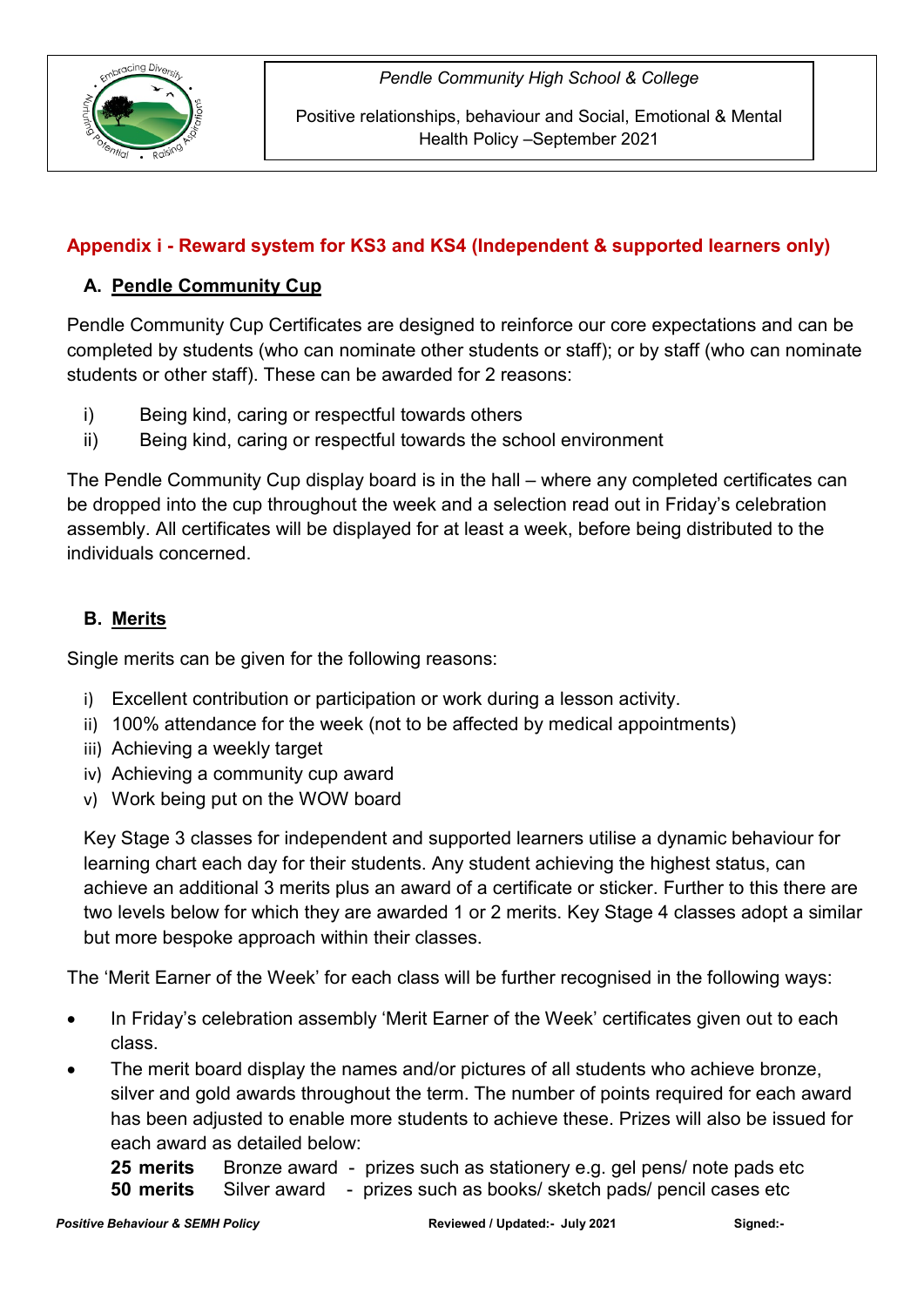

Positive relationships, behaviour and Social, Emotional & Mental Health Policy –September 2021

**75 merits** Gold award - In-house experience or activity facilitated at the end of each term (e.g. climbing wall/ hydro/ multi-sensory room or own choice of preferred afternoon activity within school).

 In addition, staff teams will keep a total record of merits awarded each term for a Platinum Award – allocated at the end of each academic year to the highest 2x merit earners from each year group, who in turn, will be able to choose a bespoke day trip or activity as their special reward.

### **Celebrating good work and other achievements**

#### **Key stage 3 assembly**

Students who demonstrate significant work-related achievements or contributions are nominated by staff for highlighting within Friday's celebration assembly. School students have their work (or a photograph of their achievement) displayed on the 'WOW' (Work of the Week) display board in the hall.

Whole classes can also take it in turns to demonstrate and celebrate an example of class work they have undertaken that half-term, during Friday's celebration assembly.

### **KS4 assembly**

 In Key stage 4 assembly, students take on an increasingly active role in participating and leading parts of this including talking about topical news items, the prayer or words of kindness/ encouragement, celebrating something a student has learnt this week, merits, good work, considering the weekly restorative thought and birthdays.

#### **Post 16 Assembly**

 In the post 16 assembly, students consider the weekly Restorative thought, highlights of their week, recognise the student of the week, student achievements and birthdays. Students are active participants and each form group will lead the assembly over the course of the year.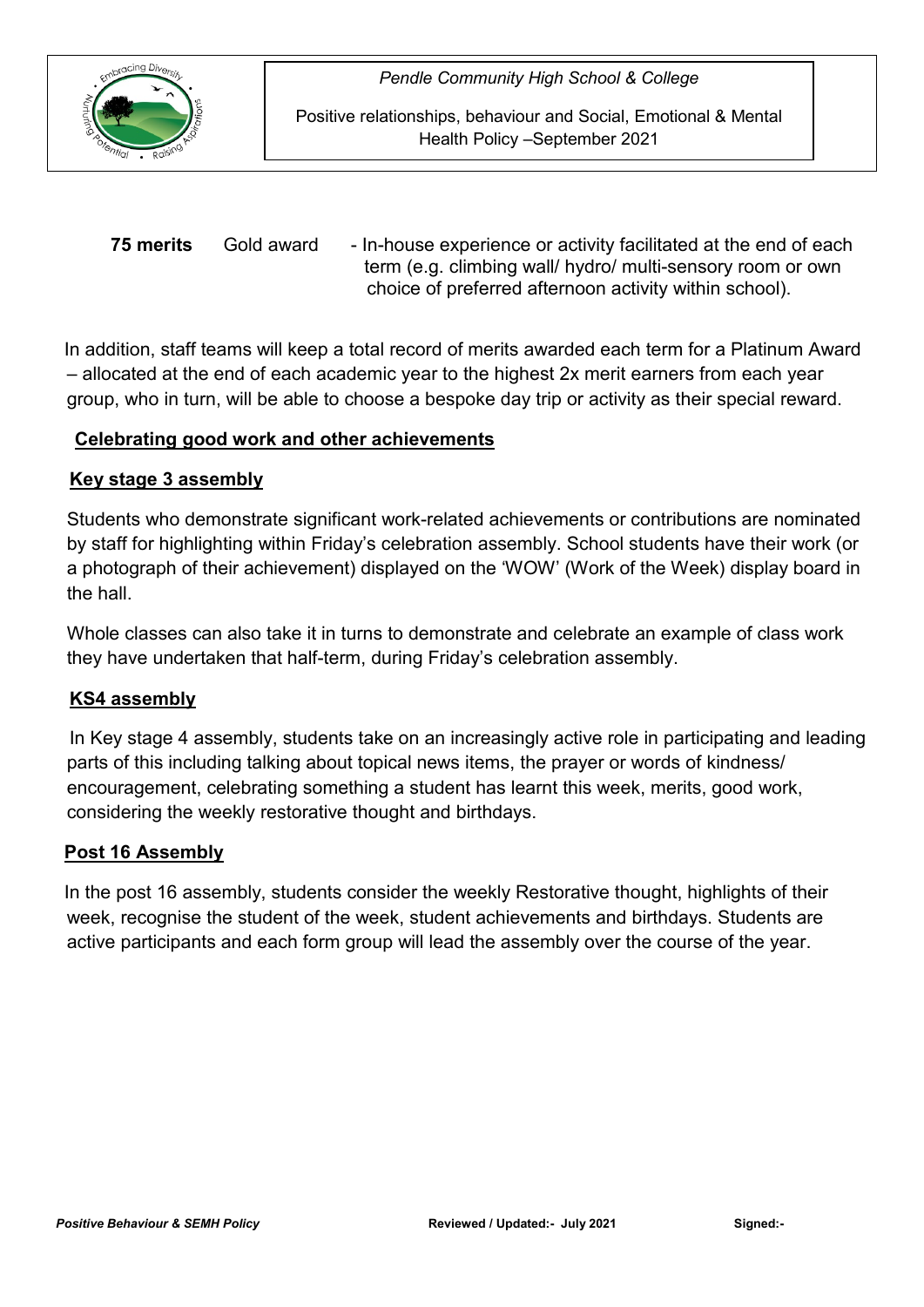

Positive relationships, behaviour and Social, Emotional & Mental Health Policy –September 2021

# Appendix ii - Reward system for College (Independent and supported learners)

- Three life skills / personal development targets are set from a student's IEP for at least 3 weeks
- Students work on these three targets daily and are reviewed / feedback given daily this is then recorded
- A merit is achieved at the end of the week for each target attempted
- Students who are nominated as student of the week gain a place on the college display board which celebrates these achievements
- During Celebration assembly, students are nominated by staff to be "Student of the week" for particularly good work or for "doing good" ( community cup??
- At the end of each half term and term, form staff nominate a student as "Student of the half term or term" citing a particular reason. Student of the Term receives a prize such as a Christmas gift, Easter Egg etc.
- There are opportunities to access particular activities when a specific number of merits have been achieved; such as a visit to a local pizza shop, café, and park i.e. at least 30 merits.
- At the end of the academic year students vote for their "Student of the year" someone who has significantly contributed to college life.

### Appendix iii (Experiential learners – School and College)

There is no specific system to reward behaviour for our experiential and some supported learners as it is inextricably linked to specific teaching techniques (e.g. task analysis, prompting, reinforcement, fading or reducing prompts) that are useful, for example, in developing self-help skills, rote skills and for the initial teaching of some skills before they are applied more widely, in real life situations.

Our interactive approaches incorporate a broader framework for learning and take cognitive processes into account.

The principles of our interactive approaches are:

- Learning depends on good interpersonal relationships with sensitivity to feedback from the learner as part of each interaction and continually promotes the cycle of positive reinforcement / reward
- The focus is on promoting understanding as well as on gaining skills for the learner
- The emphasis is upon respect, negotiation and participation to motivate learners without the need for extrinsic (external or artificial) rewards. Rewards/ praise are integral to learning and often incorporate external rewards such as the golden hat, Pendle Pounds.